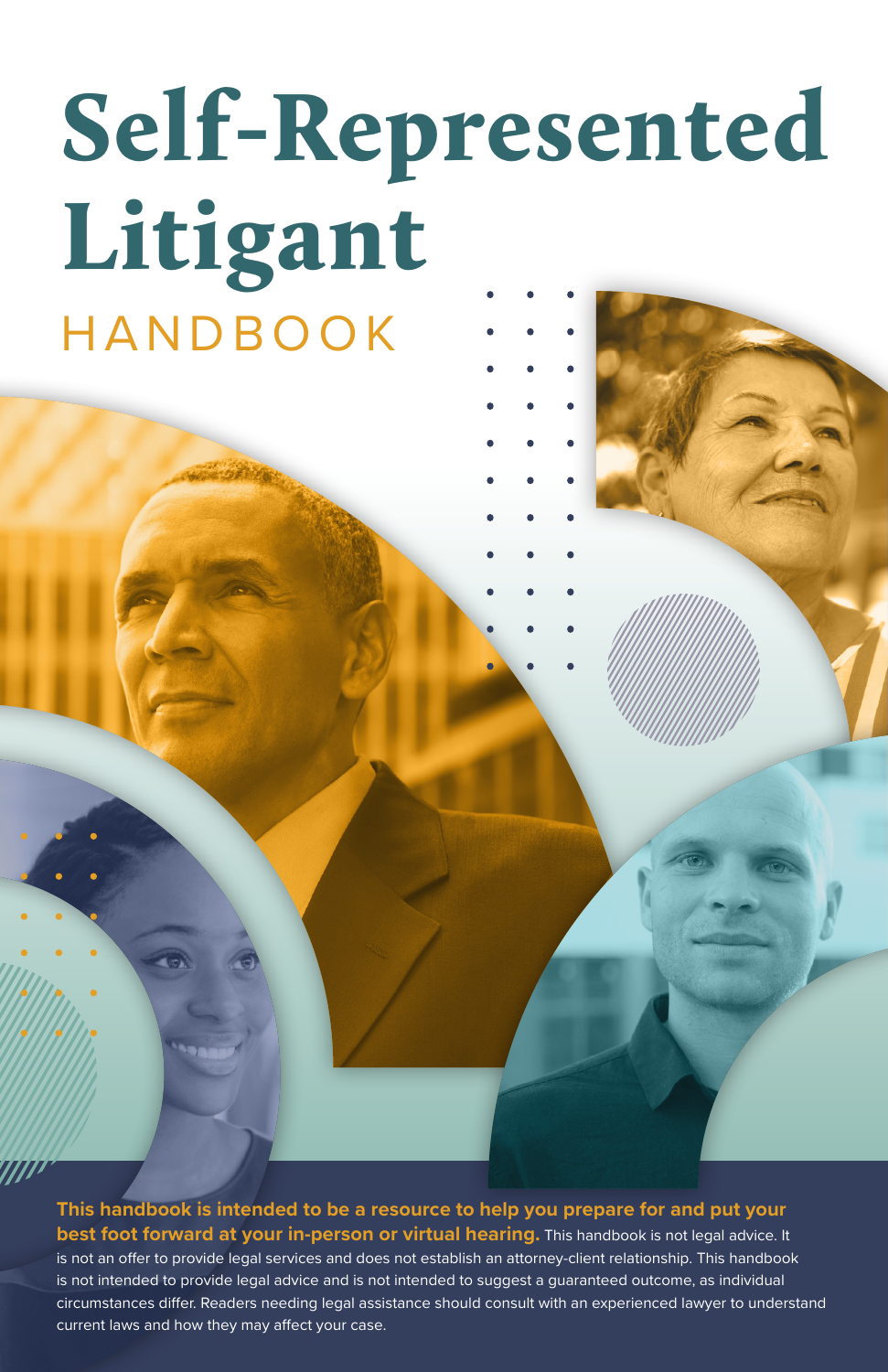## Before Your Hearing

## WHAT TO EXPECT

(The [People's Law Library](https://www.peoples-law.org/index.php/cat/how-do-i) has resources to help you with each of these stages.)

These are the basic stages of a case:

- **• Service of Process**—Service is the act of providing documents to the other people involved in a legal matter. The purpose is to make sure everyone who is involved in the case gets to know what is going on in the case and has a chance to respond. Service is required throughout every case, meaning you must provide copies of each document you file with the other parties.
- **• Complaint**—This is the first document filed in any lawsuit. This document must explain who you are, who you are suing, why you are suing, and what you are asking for. There may be an official form you can use on the Maryland Judiciary's website for District Court. In a state Circuit Court, you may need to file a "Case Information Report" along with your complaint.
- **• Response (Answer)**—This is the defendant's opportunity to respond. In District Court, this is called the Notice of Intention to Defend and is due within 15 days of receiving a summons. In Circuit Court, the Answer is usually due within 30 days of receiving a summons.
- **• Scheduling Conference (For Family Law Cases)**—This is a meeting with the parties, their lawyers, and the judge where everyone sets a schedule for deadlines in the case.
- **• Discovery**—This is the process for you to find out information from the other parties in the lawsuit to try to prove your case. This is where you ask for documents (requests for production), send written questions to the other party (interrogatories), and have question-and-answer sessions (depositions).
- **• Pre-trial motions**—This is a written request to the judge to order another party to do something or resolve the case without having to go to trial (e.g., Motion to Dismiss).
- **• Post-trial motions**—This can include a motion that will enforce the court's judgment (if you won) or one asking the judge for a new trial or to change their mind (if you lost).
- **• Appeal(s)**—An appeal is asking a more senior court to overturn the trial court's decision.

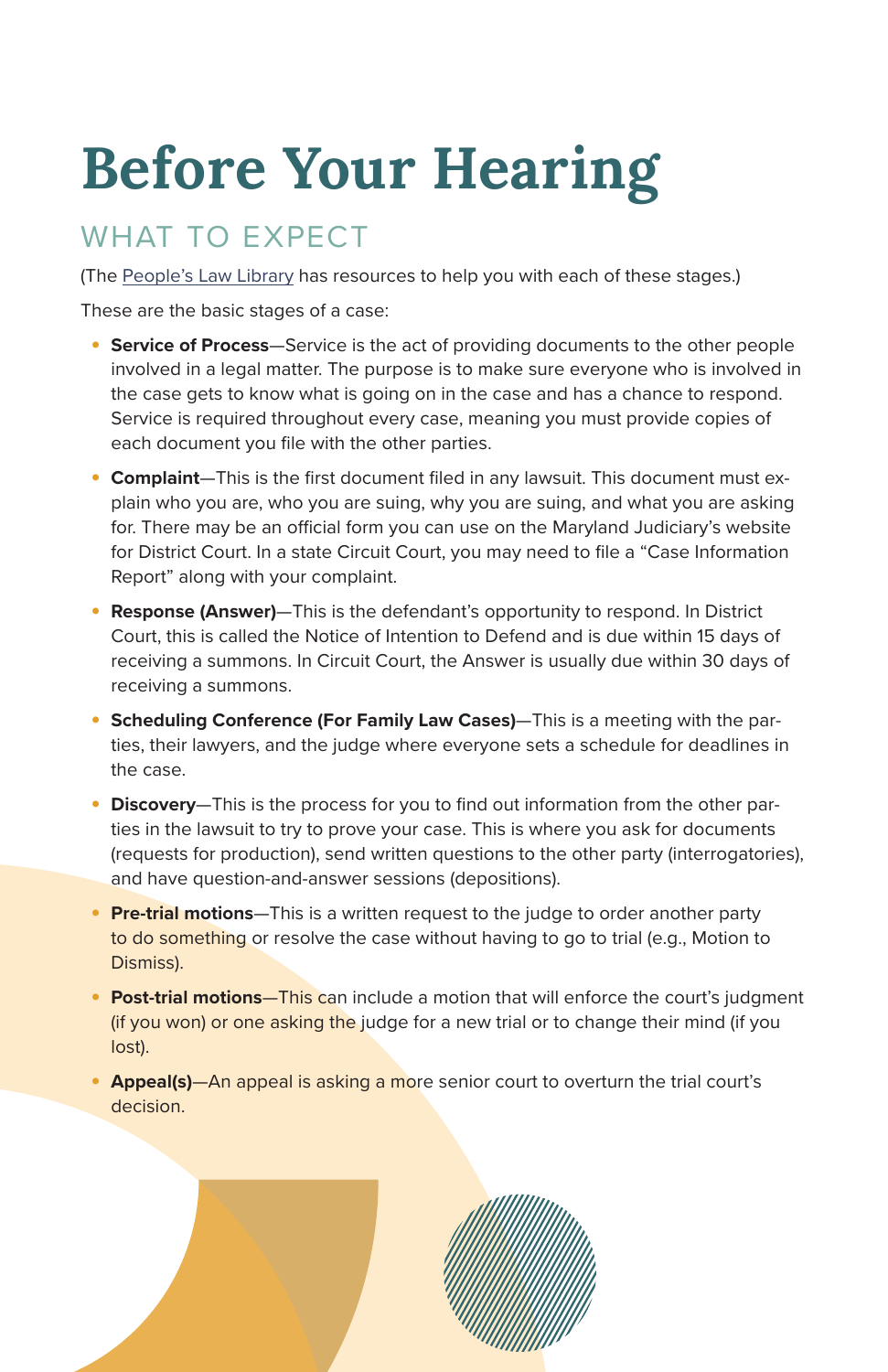## HOW TO PREPARE

- **•** Know the rules and laws that apply to your case. When making arguments, you want to include laws such as the statutes, regulations, and rules. It may be helpful to find other cases like yours where the judge ruled in a way you want your judge to rule. You can find the Maryland rules online [here.](https://govt.westlaw.com/mdc/Browse/Home/Maryland/MarylandCodeCourtRules?guid=ND4CC33B09CCE11DB9BCF9DAC28345A2A&originationContext=documenttoc&transitionType=Default&contextData=(sc.Default)&bhcp=1)
- **•** Keep track of deadlines with a calendar. Never miss a court hearing.
- **•** Practice your arguments before you go to court. Make a list of all the important points and be prepared to give specific dates, times, and events that relate to your case.
- **•** Be early:
	- Arrive at least 30 minutes before the time listed on your hearing notice.
	- Call the court in advance to confirm whether your hearing will be in-person or virtual.
	- Find childcare. The Courthouse is not an appropriate place for children.
- **•** Turn off your phone. A bailiff may take your phone if it rings during court.

### WHAT TO BRING AND WHAT TO WEAR

- **•** If you plan to use documents during your hearing, print them out. A judge may not allow you to use your phone during court.
- **•** Bring five copies of each document you want the Court to see.
- **•** Be sure to present yourself in the best way possible, showing that you respect the Court and are taking your case seriously. A suit is best or an outfit for a job interview.
- **•** Try to Avoid:
	- x Clothing with inappropriate symbols, drugs or alcohol, violence, or swear words.
	- x Clothing that is ripped, too tight, shows too much skin, or is see-through.
	- x Pajamas.
	- $X$  Head coverings such as hats (unless you wear them for religious reasons)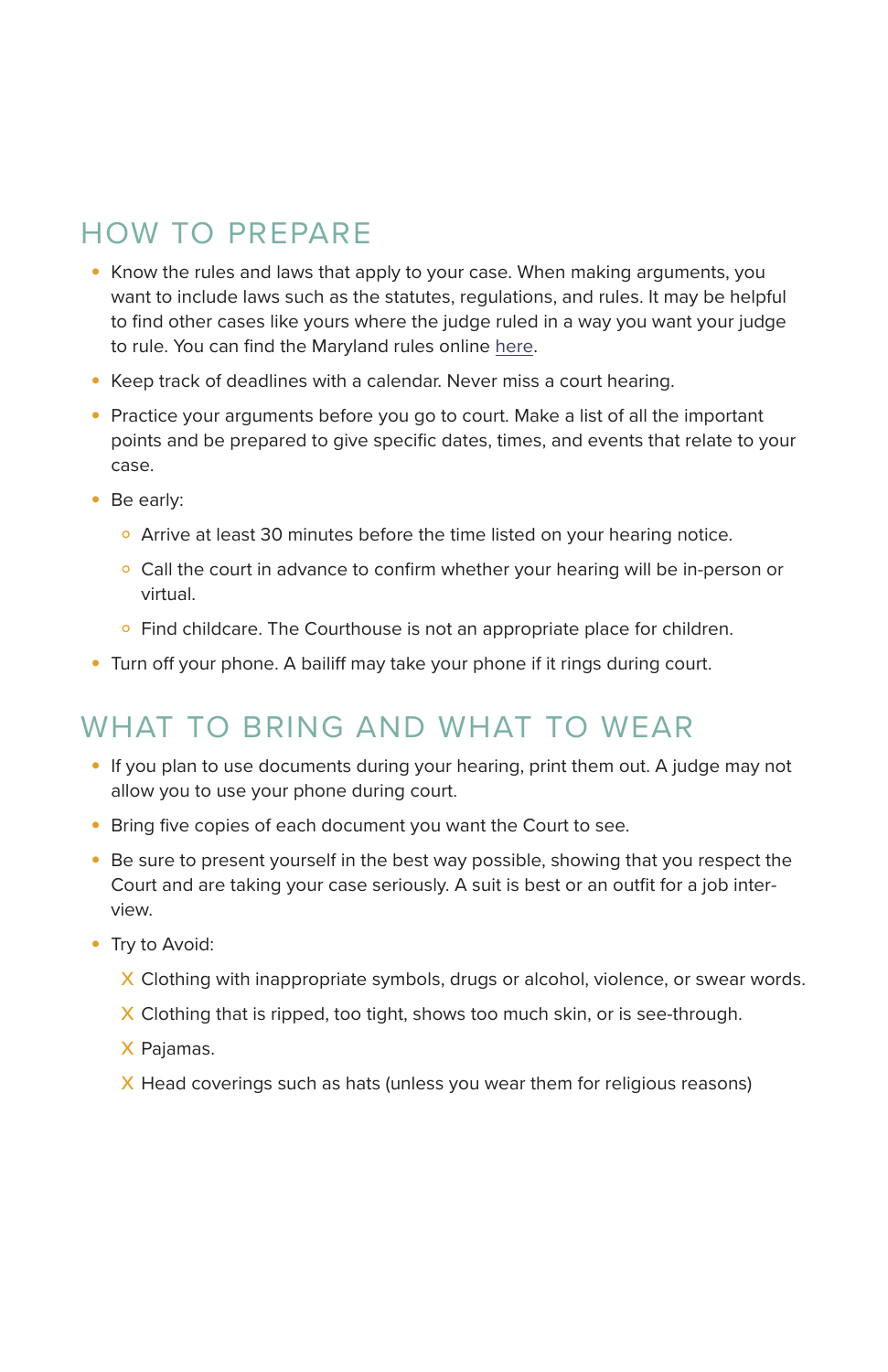# During Your Hearing

## DAY OF YOUR TRIAL (HEARING)

This is your opportunity to present your case to the court. It is best that you are prepared for this date. If you find for some reason that you are not prepared, you can ask the court to delay your trial. However, the judge does not have to delay your hearing, so it's best to show up for each hearing prepared with the assumption that the hearing in fact will go forward on that date.

It is important to note that, although you do not have legal training, you will be held to the same standard and expected to follow the same rules of evidence as lawyers. The judge is not allowed to help you or treat you differently because you do not have a lawyer.

Be patient. You should expect to be there for several hours as other cases may be scheduled at the same time as yours. Clear your schedule and make sure you are available all day for your case, if necessary.

Take notes during your trial. Write down any additional court dates that are scheduled, as well any orders or rulings the judge makes. Do not be afraid to ask questions. If you do not understand something, ask that it be explained to you.

Make sure that the court has your most up-to-date contact information including your mailing address, phone number, and email address. This ensures that any documents or notices that the court sends out will reach you.

## INTRODUCING EVIDENCE

During your trial, you will need to introduce evidence for the judge to consider. The judge can only consider evidence that is brought to them during trial. There are two main types of evidence, live testimony and physical evidence.

Live testimony is when witnesses talk directly to the jury or judge after they take an oath to be honest. The witness must talk about issues that have to do with the case, they can talk about things they know personally (things they saw, heard, or did), not things they heard someone else say. It is best that you talk to your witnesses before the day of the hearing about what they will say, practice the questions you will ask them, but do not tell them what answers they should give. Focus your questions on the important issues about the case.

If you decide to testify on your own behalf, you are also a witness introducing live testimony. When you are telling the judge what happened:

- **•** Remember relevance. Because you know the facts so well, it is sometimes easy to get off track. The judge needs to know the facts that prove that you are entitled to a judgment on your behalf. Make sure that those are the details that the judge hears.
- **•** Stick to facts. This is a personal issue for you. It is easy to start talking about emotions, accusations, or why you think the other side did what they did. The judge can only consider facts when making a ruling.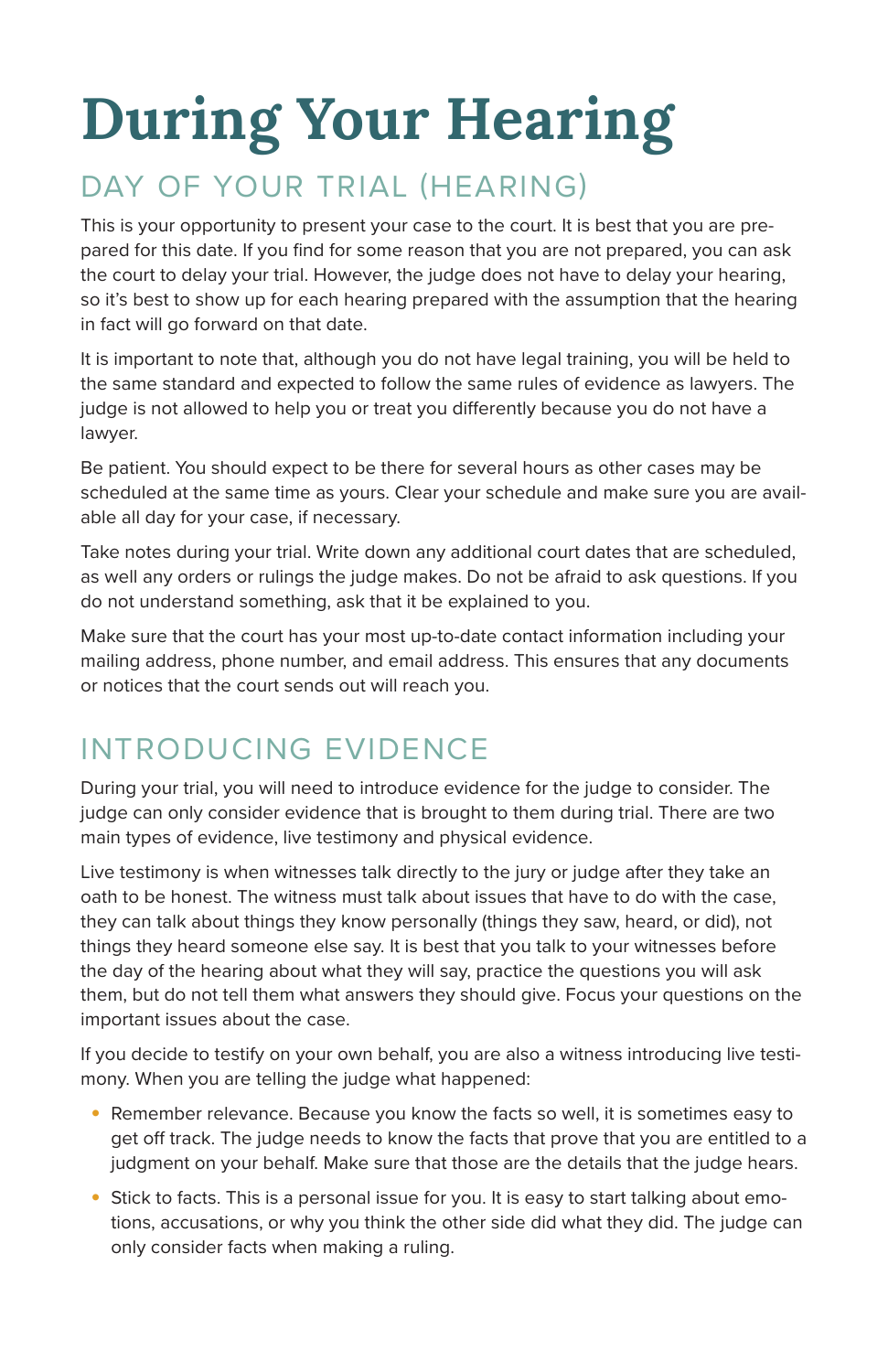**•** Tell a story. Again, you know the details of what happened. The judge does not. Judges are people too. Sometimes, they will not understand your story unless it is told to them clearly. Tell the judge the sequence of events in the order that they happened.

Physical evidence means documents, items, photographs, videos and other things that can be given to the judge to review. Before you show the judge your evidence, you must show the other party and tell the judge you would like it to be added to the official record for the case. The other party may object to you using a specific document or exhibit during trial. Be prepared to explain why you should be able to show the jury or judge the document or exhibit. Generally, you will have to show documents or exhibits to a witness who will be able to tell the jury or judge what the item is and explain what is has to do with your case.

### **OBJECTIONS**

An objection is when you believe something said by the witness, a document, or other evidence should not be allowed into evidence or considered by the judge or jury because it violates one of the rules of evidence or some other law. To prevent the jury or judge from using the testimony or evidence in their final decision, you must object. To object, stand when the witness is speaking or when the other party begins to show the evidence to the jury or judge and firmly say that you object to the question or evidence and why. Wait for the judge to call on you, then explain clearly why you think the evidence should not be used in the final decision. These are some of the common reasons for objecting:

- **•** Relevance: the evidence has nothing to do with your case.
- **•** Hearsay: if the witness says someone told them that something happened, that evidence is hearsay because the witness did not see it themselves. (This is a complicated rule with lots of exceptions, so be careful using it.)
- **•** Lack of personal knowledge: witnesses can only speak about things they know, like something they saw, heard, said, or read. For example, a witness can speak about something they saw another person do, but they cannot speak about why that person did it, because they do not know what that person thought when they said it.

When objecting, be sure to face the judge. Direct your arguments to the judge only. Do not argue back and forth with the other party. Let the other party answer the judge and you can ask to respond if you have anything additional to add. After you object and the other party explained why the testimony or evidence should or should not be used in the jury or judge's final decision, the judge will either sustain the objection (the judge agrees with the objection) or overrule it (the judge disagrees with it). If the judge sustains it, the other party should move on to something else. Just as you can object, the other party can as well, so be ready to explain why what the witness said or the evidence has something to do with your case.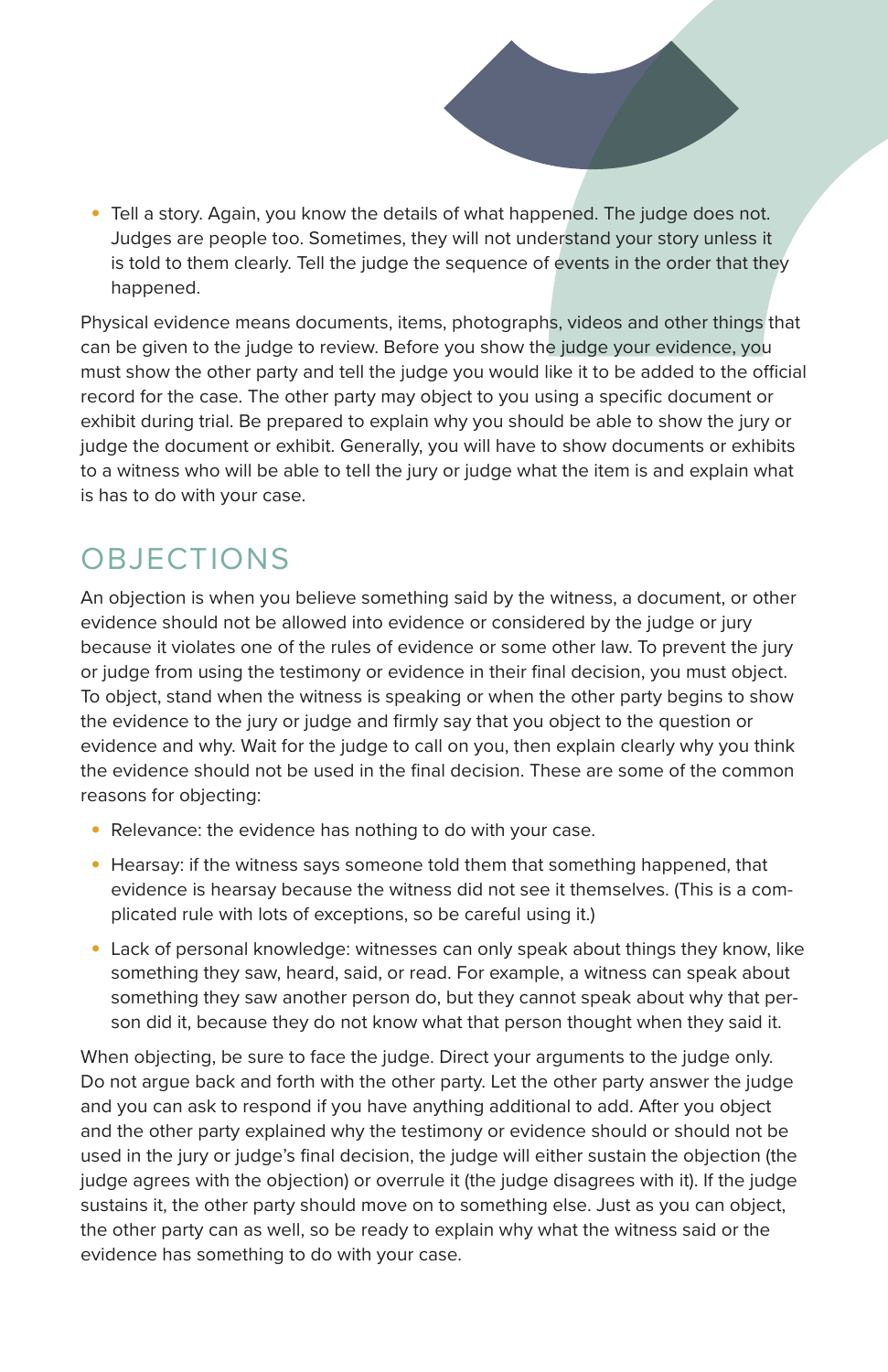## REMEMBER TO ALWAYS BE **RESPECTFUL**

- **R**emember everything is recorded.
- **E**vidence should be able to be given to the judge. Print copies from your phone.
- **S**peaking over people is rude. Do not do it.
- **P**repare questions for the other party.
- **E**veryone needs space. Do not approach anyone without asking for permission from the judge.
- **C**learly state what you want.
- **T**o address the judge, say "Your Honor".
- **F**ind and bring witnesses that can help you with your case.
- **U**nderstand the procedure of the trial. The Plaintiff goes first and then the Defendant. There will be an opening statement, listening to the witnesses, and then a closing argument.
- **L** isten when the judge is speaking.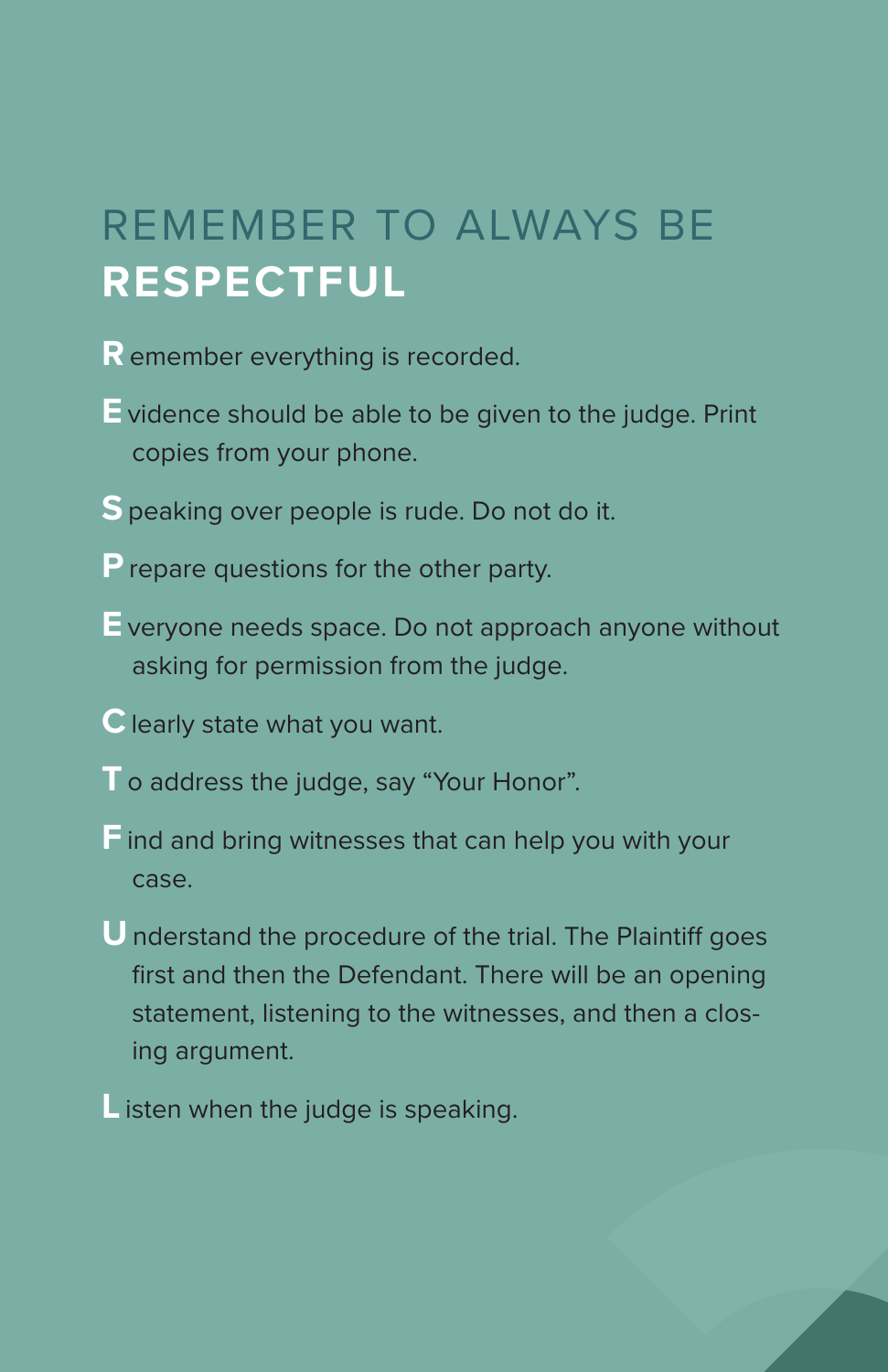## After Your Hearing

Follow up on anything the judge told you to do. If the judge ordered you to file more documents, pay a fee, or do anything else, make sure to do it by the deadline (if there is one) or ask the court for an extension.

If the judge doesn't decide on your case right after your trial, you should receive their decision later in the mail. This is one of the reasons why you need to keep the court up-to-date on your address and contact information.

If you have questions about any follow-up you need to do or would like an update on the status of your case, contact the Clerk's office. Be sure to have your case number handy.

If you lose your case and disagree with the judge's decision, you usually have 30 days to appeal the decision to the Circuit Court (if your case was in the District Court) or the Court of Special Appeals (if your case was in the Circuit Court). Certain types of cases (such as landlord/tenant cases) have shorter appeal deadlines. Look up the rules on your type of case or consult with an attorney to find out what your appeal timeline is. Remember that, if you do not appeal in time, you could lose your right to appeal.

- **•** In order to start an appeal in a District Court case, the dissatisfied party must file a [Notice of Appeal, Form DC/CV 37](http://www.courts.state.md.us/district/forms/civil/dccv037.pdf) (titled "Civil Appeal/Request For Transcript"), within 30 days after the date on the judge's decision.
- **•** The party wishing to appeal, known as the appellant, files this notice of appeal with the District Court and also pays filing fees and a deposit for a transcript of the case, if one is necessary.
- **•** As with every court filing, the party that files the appeal must make sure the other party is served properly with the Notice of Appeal. The appellant must pay filing fees to both the District Court and to the Circuit Court (however, if you are unable to afford those fees, see below for how to file fee waiver documentation). Transcript preparation may be a significant expense (see the [District Court's Guide to Appeal](http://www.courts.state.md.us/district/forms/acct/dca109a.pdf)  [Fees\)](http://www.courts.state.md.us/district/forms/acct/dca109a.pdf).
- **•** Not every case appealed from District Court to Circuit Court requires a transcript. If your case does require a transcript, it is important to order one. The purpose of the transcript is to provide the Circuit Court with all of the information about what happened in the District Court.
- **•** If you cannot afford the costs to file an appeal, you can request a fee waiver.
- **•** Resource: <https://mdcourts.gov/legalhelp/appealscosa>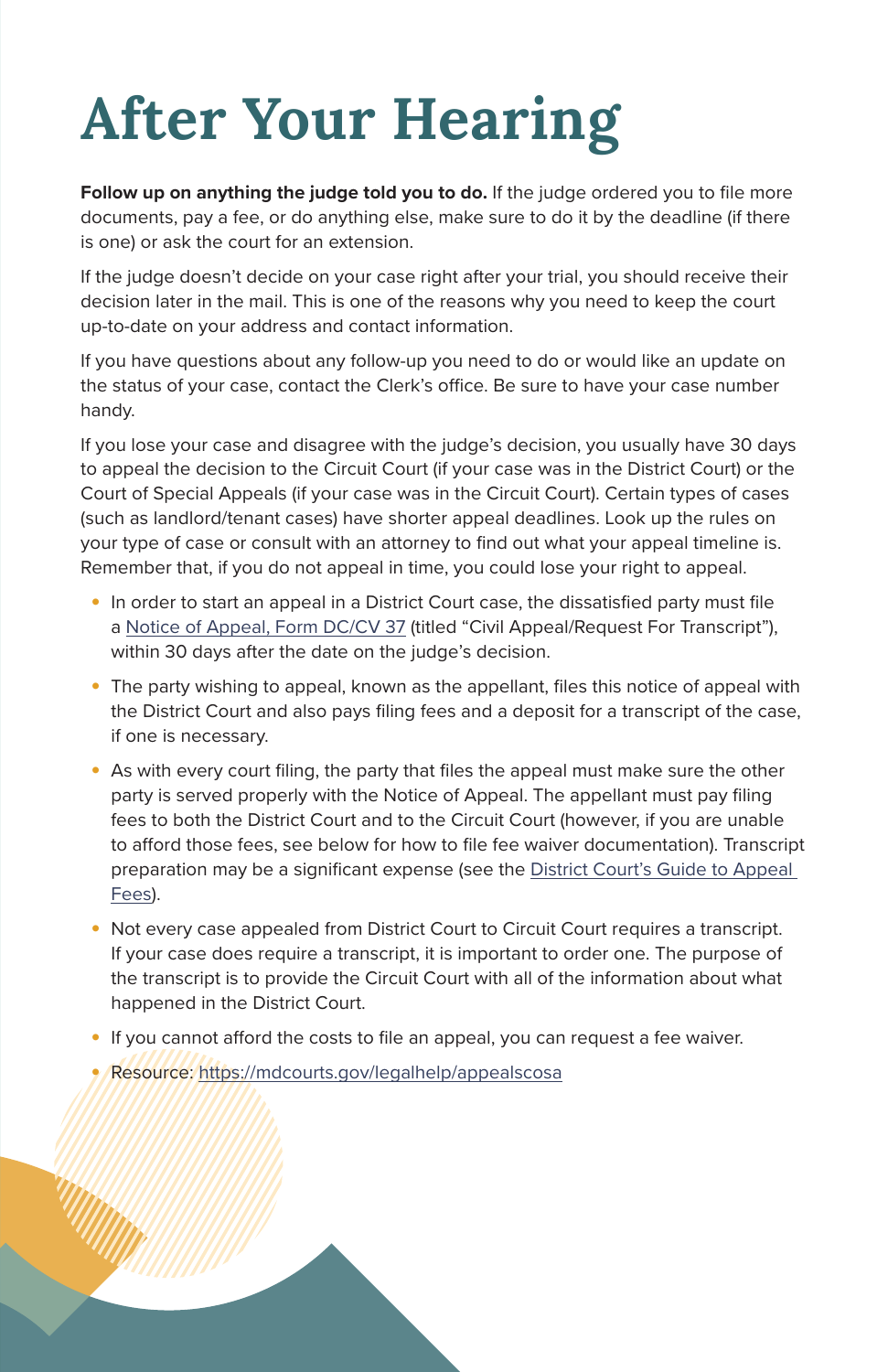## VIRTUAL HEARINGS

#### [\(https://www.mdcourts.gov/legalhelp/remotehearing\)](https://www.mdcourts.gov/legalhelp/remotehearing)

#### **Etiquette for a virtual hearing:**

- **•** Be on time. It is a good idea to log in at least 5 minutes before your hearing is scheduled to begin.
- **•** Dress professionally. It shows that you take your case seriously, and it helps the judge and other participants to take it as seriously as you do.
- **•** Test your technology prior to the start of the hearing. Make sure you are familiar with the online platform (e.g. Zoom), including how to share documents or photographs if necessary. Test your microphone and your video to make sure it works.
- **•** Find a quiet place, with a quiet background.
	- If you expect noise, let the judge know up front.
	- Make sure that there are no pets, children, or other people coming into the room during your hearing.
- **•** If you cannot be on a computer, you should not be walking or driving during the hearing.
- **•** If you know that you have difficulty with your internet connection, let the judge know at the beginning of your hearing. If your connection drops, attempt to reconnect. Make sure you have the telephone number to participate via phone as a backup option.
- **•** Be sure to mute your phone or computer when you are not talking.
- **•** Your camera needs to be on for the duration of your hearing.
- **•** Check whether the court requires you to submit evidence in advance. You can find this out by checking your hearing notice or calling the Clerk's office. The Clerk's office can also help you if you need it.
- **•** If you are a witness testifying, you cannot ask anyone else who may be near you to give you answers to questions.

 $\bullet$  $\bullet$ 

 $\bullet$ 

ó  $\bullet$ 

 $\bullet$  $\bullet$  $\bullet$ 

 $\bullet$  $\bullet$ 

 $\bullet$ ö

**•** If you are a witness testifying, you should still answer from your memory and not any notes in front of you that may be off camera.

#### **Can the public watch remote hearings?**

All courts provide access to *most* remote hearings by allowing the press and public to listen to the hearing.

• **Members of the press** who wish to listen to remote proceedings should contact the court. Credentialed members of the press will be provided Zoom for Government meeting information.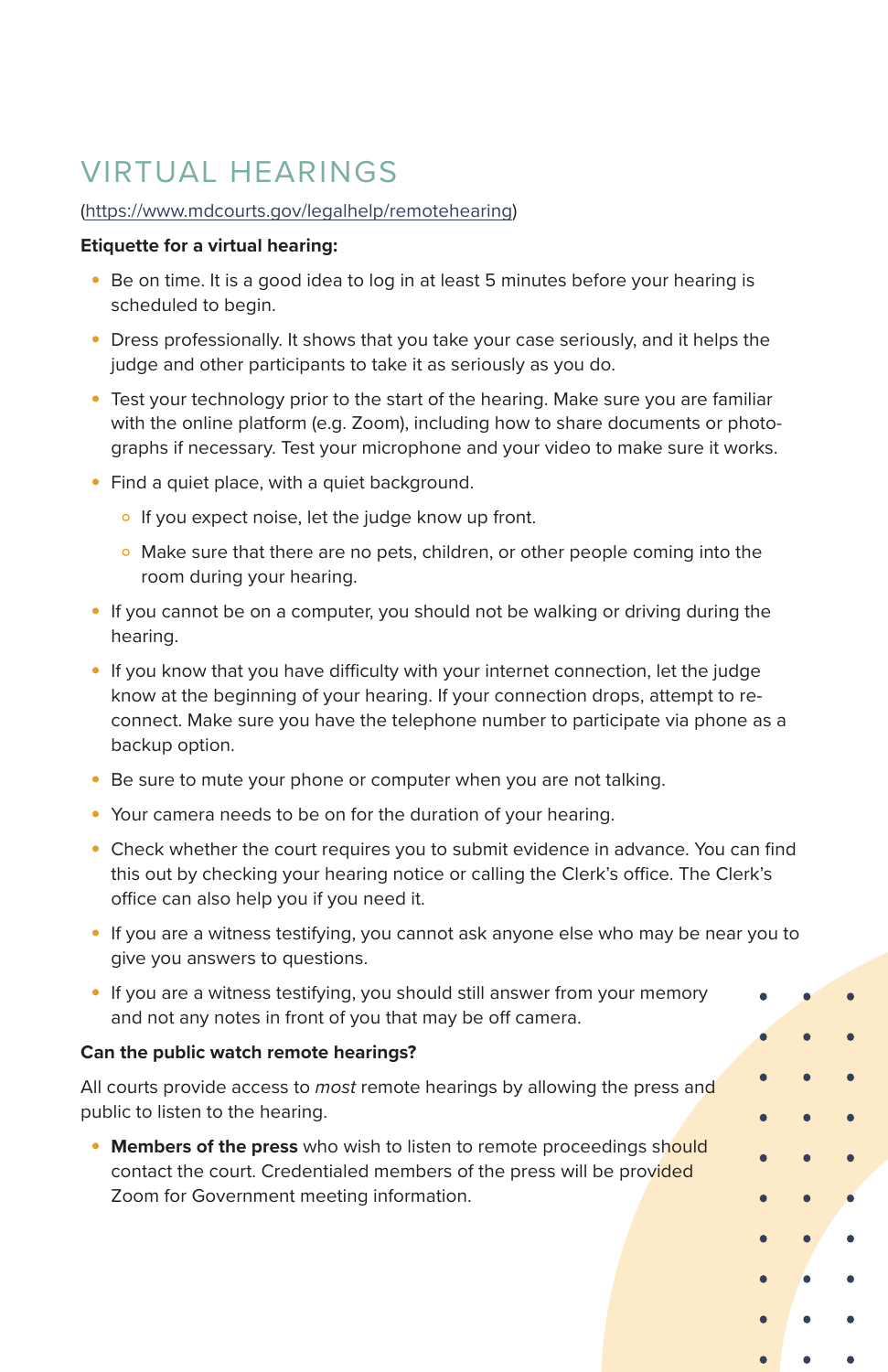- **• Victims** who wish to be present during a virtual proceeding should contact the State's Attorney's Office.
- **• Other members of the public** who wish to be present should contact the court clerk in writing within forty-eight hours before the scheduled hearing. The judge can decide whether or not to allow other members of the public to watch.

#### **Are hearings recorded?**

Yes. Like in-person hearings, remote hearings are on the record. This means the court will make a recording of the hearing. Only the court can record the hearing. Do not make your own audio or video recording of the hearing.

### TIPS FROM THE BENCH

- **1.** Remember that this is a formal proceeding, so please remember to be courteous to each other.
- **2.** Please do not speak when someone else is speaking.
- **3.** Do not yell out if you disagree with what has been said. You can let your lawyer know that you would like to speak with them, and the court can place you into a "breakout room" so that your conversation is not recorded, or a part of the proceeding.
- **4.** Please wear appropriate clothing. Do not wear pajamas, shower caps, or revealing clothing.
- **5.** Please participate in an appropriate space. It is unprofessional to participate in a formal proceeding in bed, or in a noisy environment. You should be in a quiet space, without distraction.
- **6.** Limit interference from people who are not a part of the hearing. Please refrain will appear that you are not serious about the proceeding. It is inappropriate to eat, drink, or smoke during a virtual hearing, just as it would be during an in-per-
- **7.** Remember that the proceeding is being recorded. Please speak slowly and clearly. If a language interpreter is being utilized during your proceeding, please wait for them to finish the interpretation before continuing to speak.
- **8.** Do not curse or disconnect the phone during the hearing.
- **9.** Please make sure that you have adequate internet capabilities prior to logging onto the hearing. If you do not have the access to a computer, inform the Court or your attorney so that provisions can be made.
- **10.** Test your technology well in advance of the hearing so that you are familiar with the platform and can anticipate any issues. Log on to the hearing at least 5 minutes prior to the scheduled start time.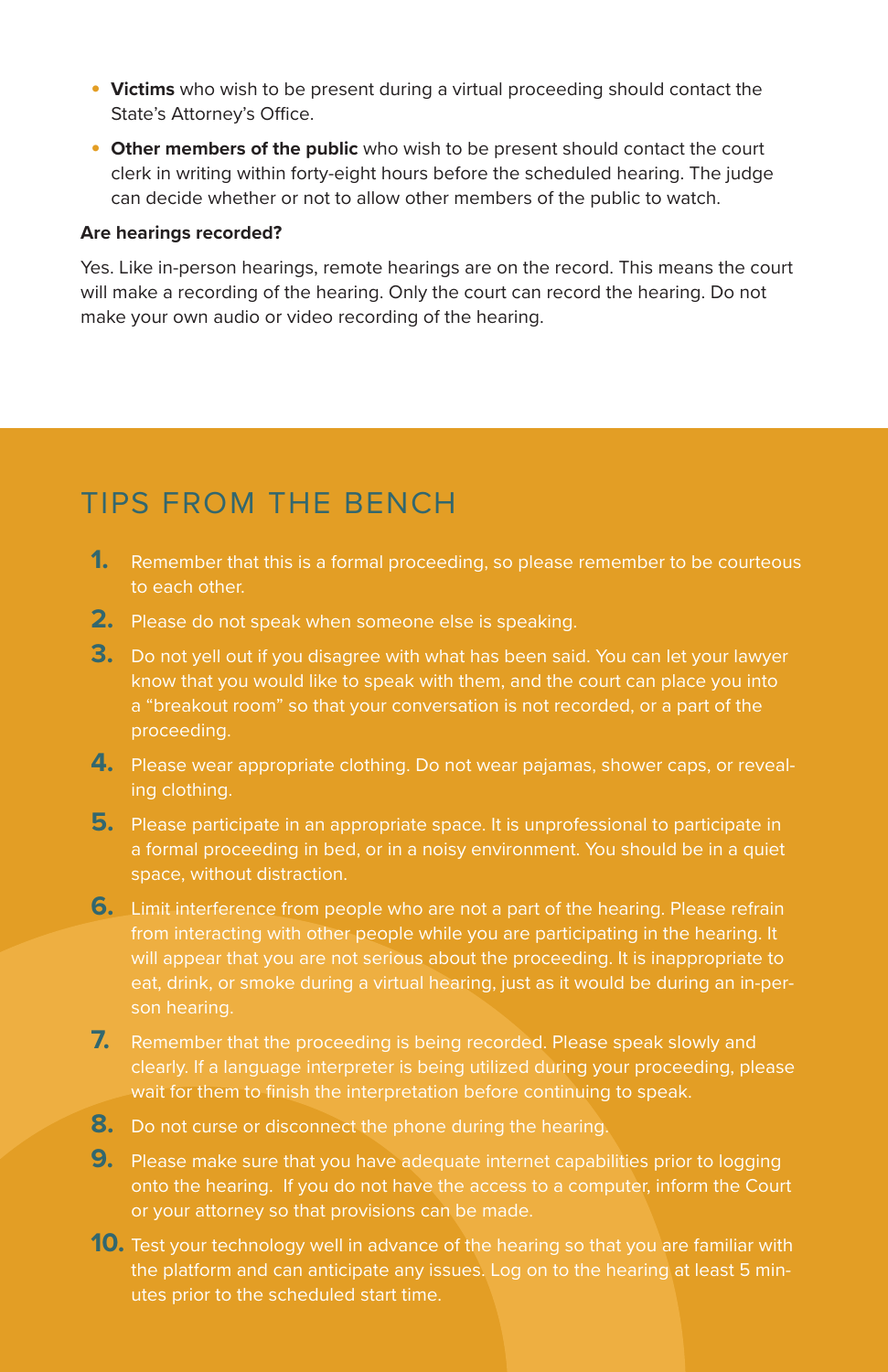## Resources

- **•** <https://www.mdcourts.gov/legalhelp/remotehearing>
- **•** <https://www.mdcourts.gov/video/selfhelp/tips-your-day-court>
- **•** <https://www.peoples-law.org/index.php/cat/how-do-i>
- **•** [https://www.mcleancountyil.gov/DocumentCenter/View/18388/Zoom-Instruc](https://www.mcleancountyil.gov/DocumentCenter/View/18388/Zoom-Instructions-for-Phone-and-Computer?fb)[tions-for-Phone-and-Computer?fbclid=IwAR3KMR9J6w5ygIp6ARNdAnWv3P3\\_ESk](https://www.mcleancountyil.gov/DocumentCenter/View/18388/Zoom-Instructions-for-Phone-and-Computer?fb)[cuD9FKHzSzXPvjOYHLTgMnq0MSME](https://www.mcleancountyil.gov/DocumentCenter/View/18388/Zoom-Instructions-for-Phone-and-Computer?fb)
- **•** <https://www.mdcourts.gov/legalhelp/remotehearing>
- **•** <https://www.mdcourts.gov/video/selfhelp/tips-your-day-court>
- **•** [https://www.mcleancountyil.gov/DocumentCenter/View/18388/Zoom-Instruc](https://www.mcleancountyil.gov/DocumentCenter/View/18388/Zoom-Instructions-for-Phone-and-Computer?fb)[tions-for-Phone-and-Computer?fbclid=IwAR3KMR9J6w5ygIp6ARNdAnWv3P3\\_ESk](https://www.mcleancountyil.gov/DocumentCenter/View/18388/Zoom-Instructions-for-Phone-and-Computer?fb)[cuD9FKHzSzXPvjOYHLTgMnq0MSME](https://www.mcleancountyil.gov/DocumentCenter/View/18388/Zoom-Instructions-for-Phone-and-Computer?fb)

## FIND LEGAL HELP

- **•** Allegany Law Foundation:<http://www.alleganylaw.com/>
- **•** Asian Pacific American Legal Resource Center: <http://www.apalrc.org/>
- **•** Ayuda: <https://www.ayuda.com/>
- **•** Baltimore Bar Foundation Senior Legal Services: <http://baltimoreseniorlegalservices.org/>
- **•** CASA de Maryland:<https://wearecasa.org/>
- **•** Catholic Charities Baltimore Immigration Legal Services: <https://www.catholiccharities-md.org/services/esperanza-center/legal-services/>
- **•** Catholic Charities DC Immigration Legal Services: <https://www.catholiccharitiesdc.org/ils/>
- **•** Citizens Assisting and Sheltering the Abused (CASA Inc.): <http://www.casainc.org/>
- **•** Community Law Center:<http://communitylaw.org/>
- **•** Community Legal Services of Prince George's County:<https://www.clspgc.org/>
- **•** Disability Rights Maryland: <https://disabilityrightsmd.org/>
- **•** FreeState Justice: <https://freestate-justice.org/>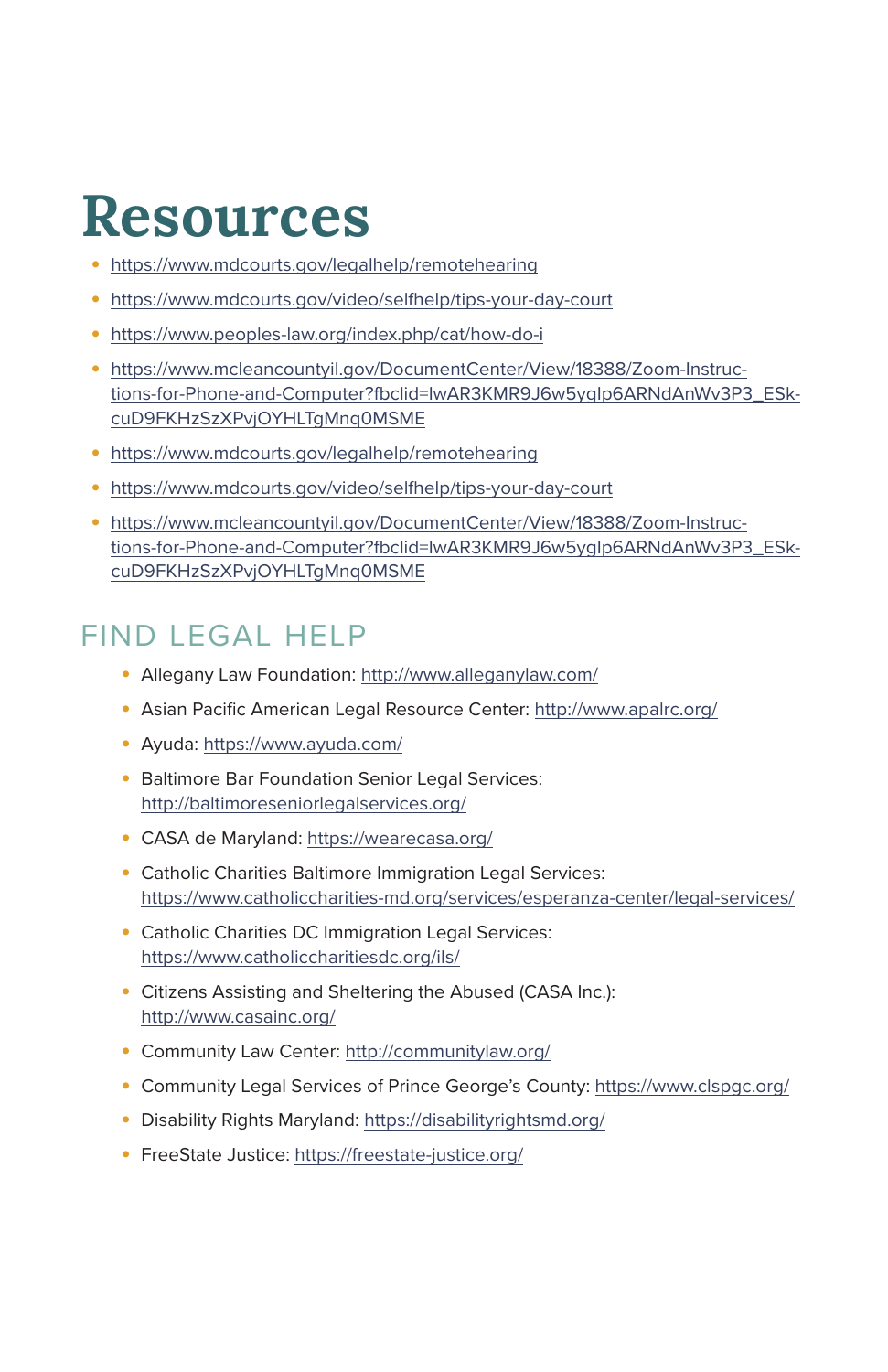- **•** Harford County Bar Foundation: <https://www.harfordcountybarfoundation.org/>
- **•** Heartly House:<https://www.heartlyhouse.org/>
- **•** Homeless Persons Representation Project:<http://hprplaw.org/>
- **•** HopeWorks of Howard County:<https://wearehopeworks.org>
- **•** House of Ruth Maryland: <https://hruth.org/>
- **•** Life Crisis Center: <http://www.lifecrisiscenter.org/>
- **•** Maryland Crime Victims' Resource Center:<https://www.mdcrimevictims.org/>
- **•** Maryland Legal Aid:<https://www.mdlab.org/>
- **•** Maryland Volunteer Lawyers Service:<https://mvlslaw.org/>
- **•** Mid-Shore Council on Family Violence: <http://mscfv.org/>
- **•** Mid-Shore Pro Bono:<http://midshoreprobono.org/>
- **•** Montgomery County Bar Foundation: <https://www.barmont.org/page/208>
- **•** Pro Bono Resource Center of Maryland:<https://probonomd.org/>
- **•** Public Justice Center: <http://www.publicjustice.org/>
- **•** SARC (Sexual Assault/Spouse Abuse Resource Center): <https://www.sarc-maryland.org/>
- **•** Sexual Assault Legal Institute:<https://mcasa.org/survivors/Sali>
- **•** Southern Maryland Center for Family Advocacy:<http://www.smcfa.net/>
- **•** St. Ambrose Housing Aid Center: <https://www.stambros.org/>
- **•** Tahirih Justice Center:<https://www.tahirih.org/locations/baltimore/>
- **•** University of Maryland School of Law Medical-Legal Partnership Clinic: [https://www.law.umaryland.edu/Programs-and-Impact/Clinical-Law/Clinics/Med](https://www.law.umaryland.edu/Programs-and-Impact/Clinical-Law/Clinics/Medical-Legal/)[ical-Legal/](https://www.law.umaryland.edu/Programs-and-Impact/Clinical-Law/Clinics/Medical-Legal/)
- **•** Whitman-Walker Health: <https://www.whitman-walker.org/>
- **•** Women's Law Center of Maryland: <http://www.wlcmd.org/>